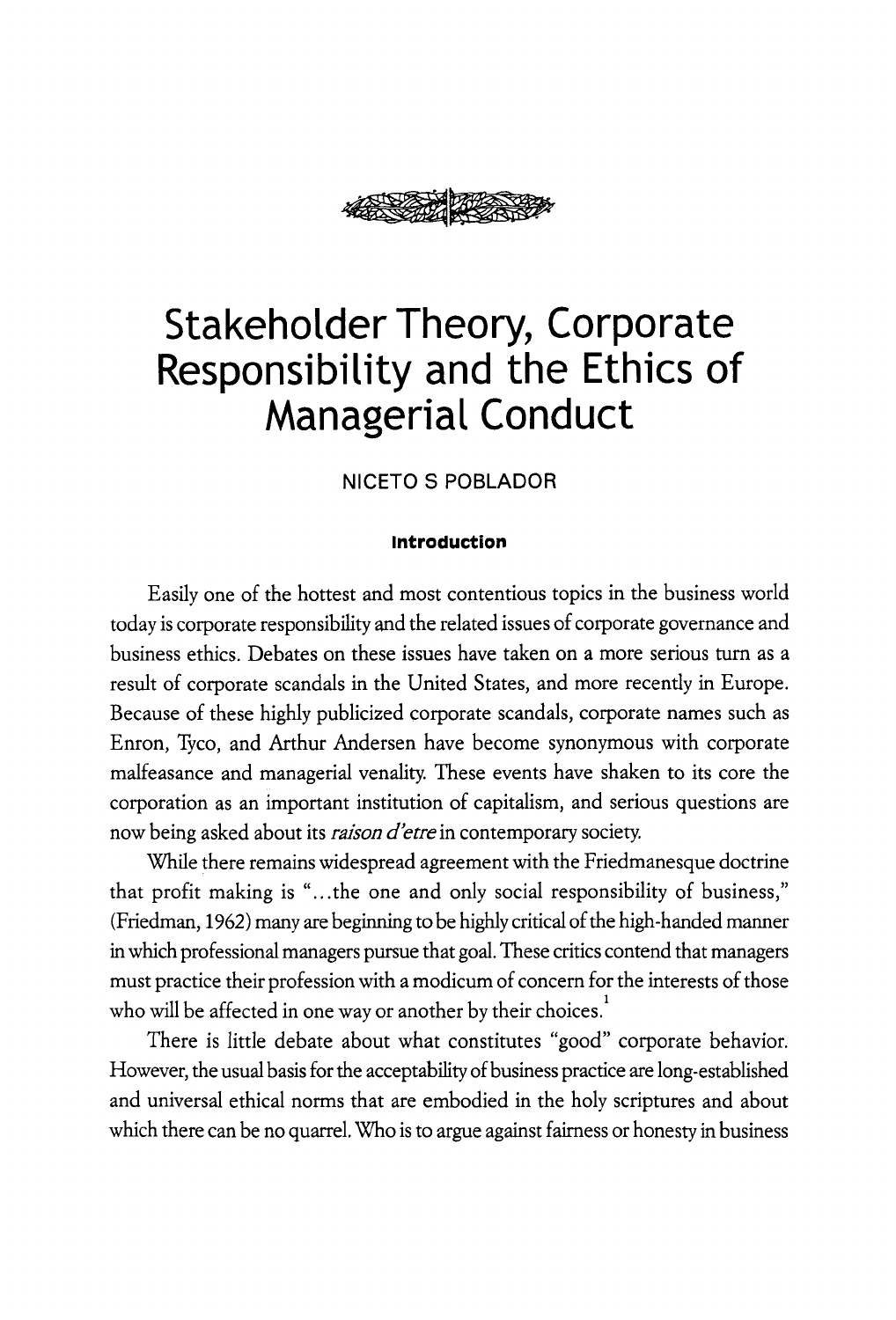dealings, or against concern for the welfare of the community? There is much less consensus, however, as to what these norms of conduct imply for corporate strategy and for operational decisions made by corporate managers $^2$  in today's rough-andtumble world of business. When it comes to the nuts and bolts of managerial decision making, lofty statements of corporate "core values" are of little help.

Meaningful debates on these issues have been hampered by the lack of a generally acceptable theoretical framework for the analysis of firm behavior, one that can provide managers in today's increasingly complex business environment with practical guidelines for making strategic choices that are at once rational and ethical. $^3$ 

This paper evaluates a number of alternative approaches in dealing with this problem and attempts to identify among these an acceptable framework- one which we think allows business managers to address the interests of all stakeholders in the corporation, and yet does no violence to the classical concept of the firm as a profit-seeking entity.

# **The subsidiary Issue of corporate covernance**

The corporate scandals that involved such well-entrenched corporate names as Enron, World Com, Citigroup and Arthur Andersen, among many others, have to do largely with the acts of self-interested board members, corporate managers and external auditors that were intended to benefit themselves or favored groups of shareholders. These brazen acts of corporate misbehavior include the use of inside corporate information for personal gain, or by providing this to special clients, the manipulation of stock prices through various forms of accounting legerdemain, and the concealment of potentially damning corporate data. The immediate response to these widely publicized and highly damaging scandals was a heightened interest in corporate governance, the internal control mechanisms by which decisions are made by corporate managers on behalf of their employers.

In addressing the issue of corporate responsibility, many progressive companies the world over have started to take a serious look at their system of management oversight. They are reworking their administrative control mechanisms that are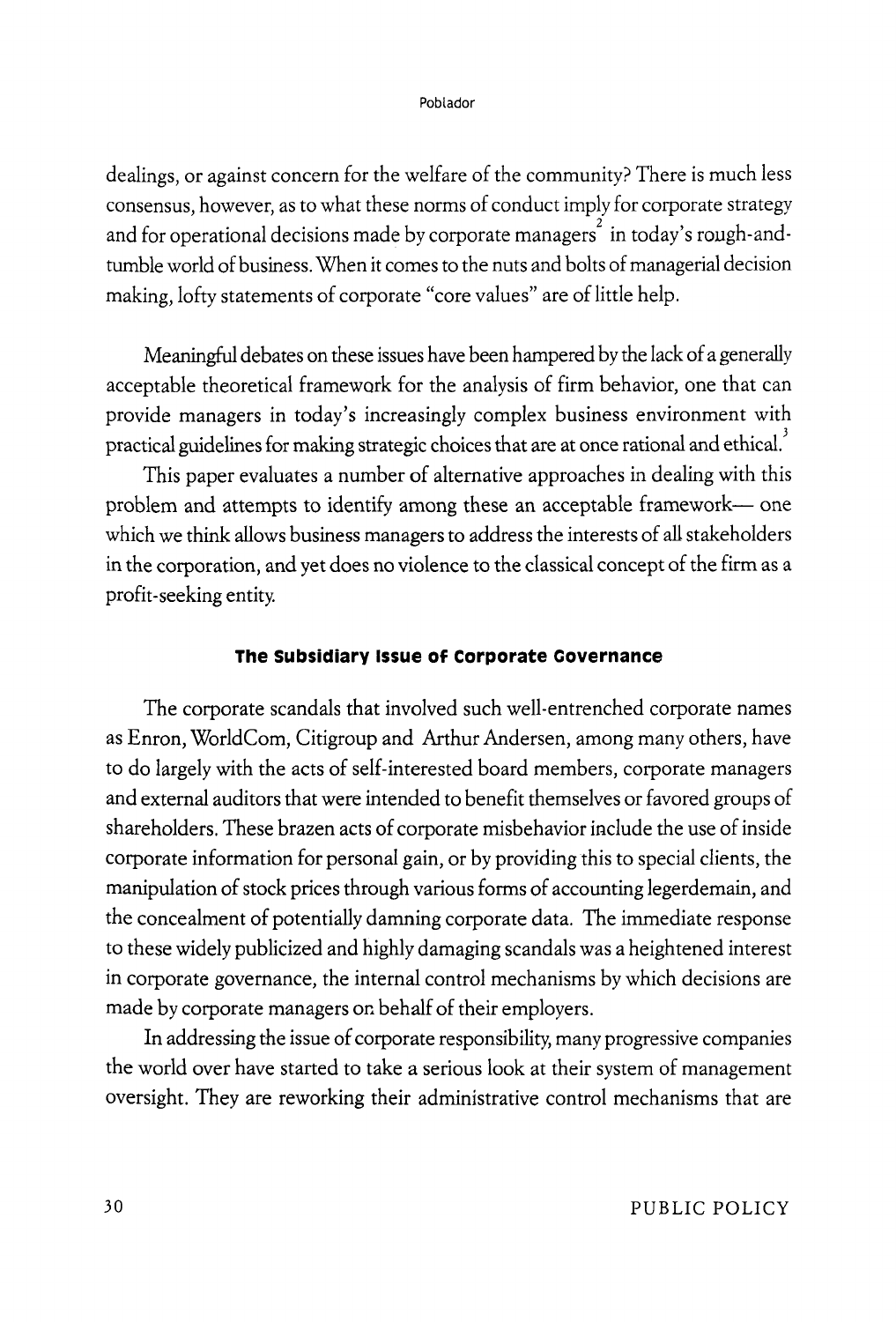intended to ensure that the interests of the various groups that have a stake in the organization - investors, customers, creditors, employees, and the community at large - are taken into account in the running of corporate affairs. If for no other reasons, these steps are being taken to enhance corporate image and thus ensure long-run profitability.

The reform of corporate governance in the Philippines is being actively pursued by the Securities and Exchange Commission (SEC). For the purpose of providing a set of guidelines for redesigning corporate governance mechanisms, the SEC has recently come up with a "Code of Corporate Governance" (SEC Memorandum Circular No. 2,. Series 2002). It prescribes, among other things, the size, composition and qualifications of members of boards of directors, and provides for mechanisms for disclosure and transparency.

It is worthwhile noting, however, that the Code, by and large, is concerned primarily, if not indeed exclusively, with the interests of shareholders. While the Code provides for the inclusion of independent directors in the boards of directors of publicly held corporations, these are still to be elected by shareholders to whom they are ultimately responsible and perforce beholden. Moreover, nowhere does the Code specify what constituencies these independent directors are supposed to represent. There is no explicit provision in the Code for board representation of the other stakeholders in the company such as its employees and customers. The Code's silence on the environment and other concerns of the community is equally disconcerting.

The growing awareness among corporate managers of the need for reforming corporate governance, and the active involvement of the SEC in this endeavor, is of course to be applauded. However, current debates on the matter are mostly about corporate policies, procedures and other administrative matters. Little has been done to address the *substantive* issues that underlie these mechanisms.

To be sure, these governance mechanisms provide a set of potentially effective constraints on managerial abuse. But given the area of latitude within which managers are free to operate, these same mechanisms do not provide any meaningful guidelines for action. From a given set of feasible strategic options, which one should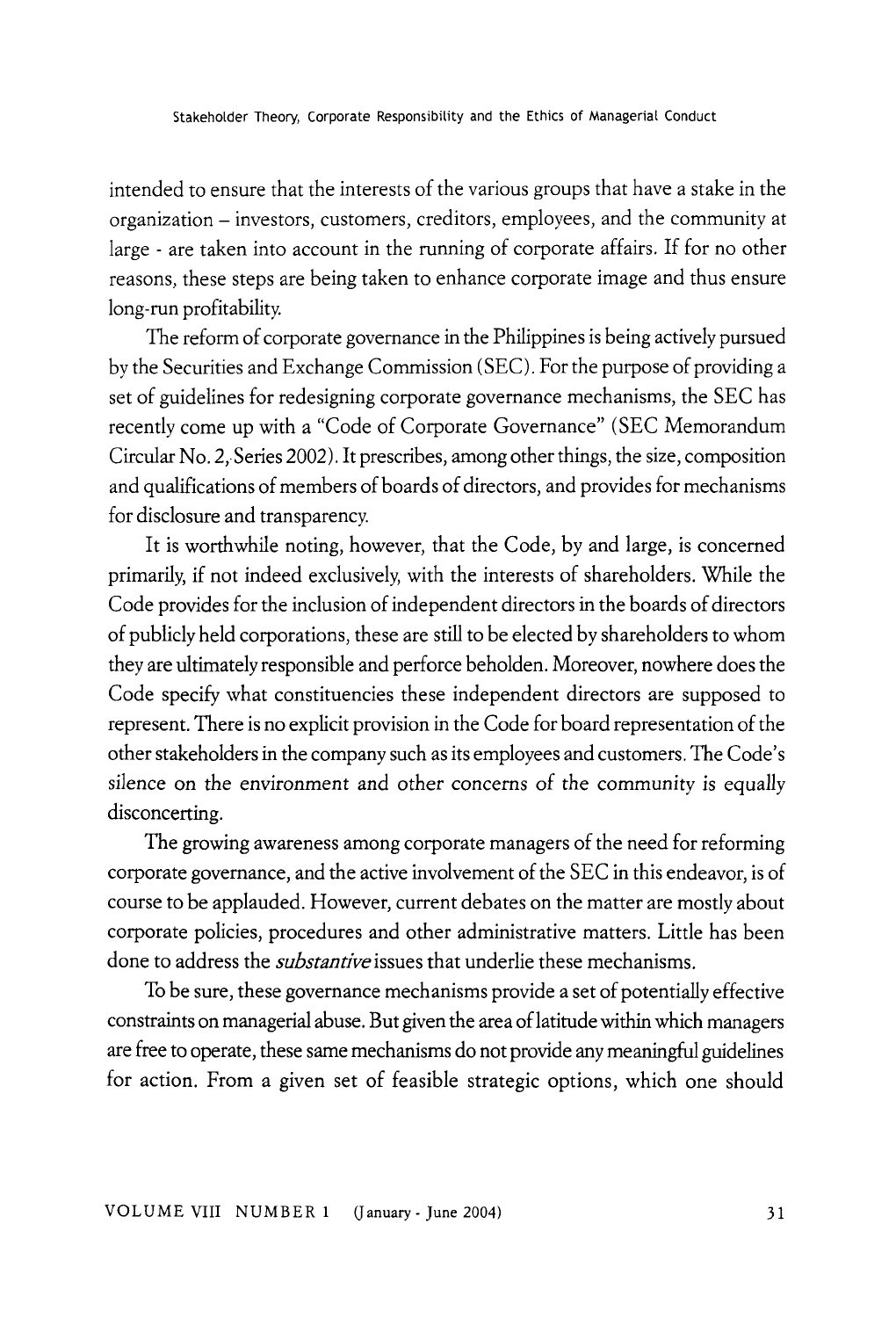management choose? More importantly, why? These fundamental questions remain to be addressed.

To answer these questions in any meaningful way, it is necessary to. specify in no uncertain terms what the goals of the organization are and how these goals are to be achieved. Unless these are made known to all concerned, these debates will remain largely unsettled.

## **The Dominant Short-Run, Bottom Line Perspective**

The generally accepted goal of the firm is to maximize profits, or, putting it in another way, to maximize shareholder value. In practice, this objective of the firm is commonly interpreted to mean maximizing *immediate* profits or other measures of financial success. Managers typically are driven by the goal of meeting\_annual profit

**The generally accepted goal of the firm is to maximize profits,** or, **putting it in another way, to maximize shareholder value.**  targets and other short-term financial goals such as minimum target rates of return on capital employed (ROCE) and earnings before income taxes, depreciation, and amortization (EBITDA). This short-run orientation invariably favors decisions that have an immediate effect on the bottom line because management's performance is typically assessed by corporate boards and by financial markets on the basis of *actual* financial

results. As a consequence, the firm's long-run profitability tends to be compromised.

From this short-run perspective, the firm is a zero-sum game. $^\text{4}$  Current profits are typically enhanced at the expense of financial benefits to the other claimants to the firm's resources and, by extension, at the expense of profits over the life of the firm. In effect, certain resource costs incurred in production are either postponed or passed on to others rather than borne by the firm. These costs are mainly in the form of benefits foregone and are largely overlooked, and therefore not reflected in the firm's Profit-and-Loss statement.<sup>5</sup> The following are typical examples:

• The employment of child labor. This practice degrades the young workers' health and prevents them from enhancing their productive capabilities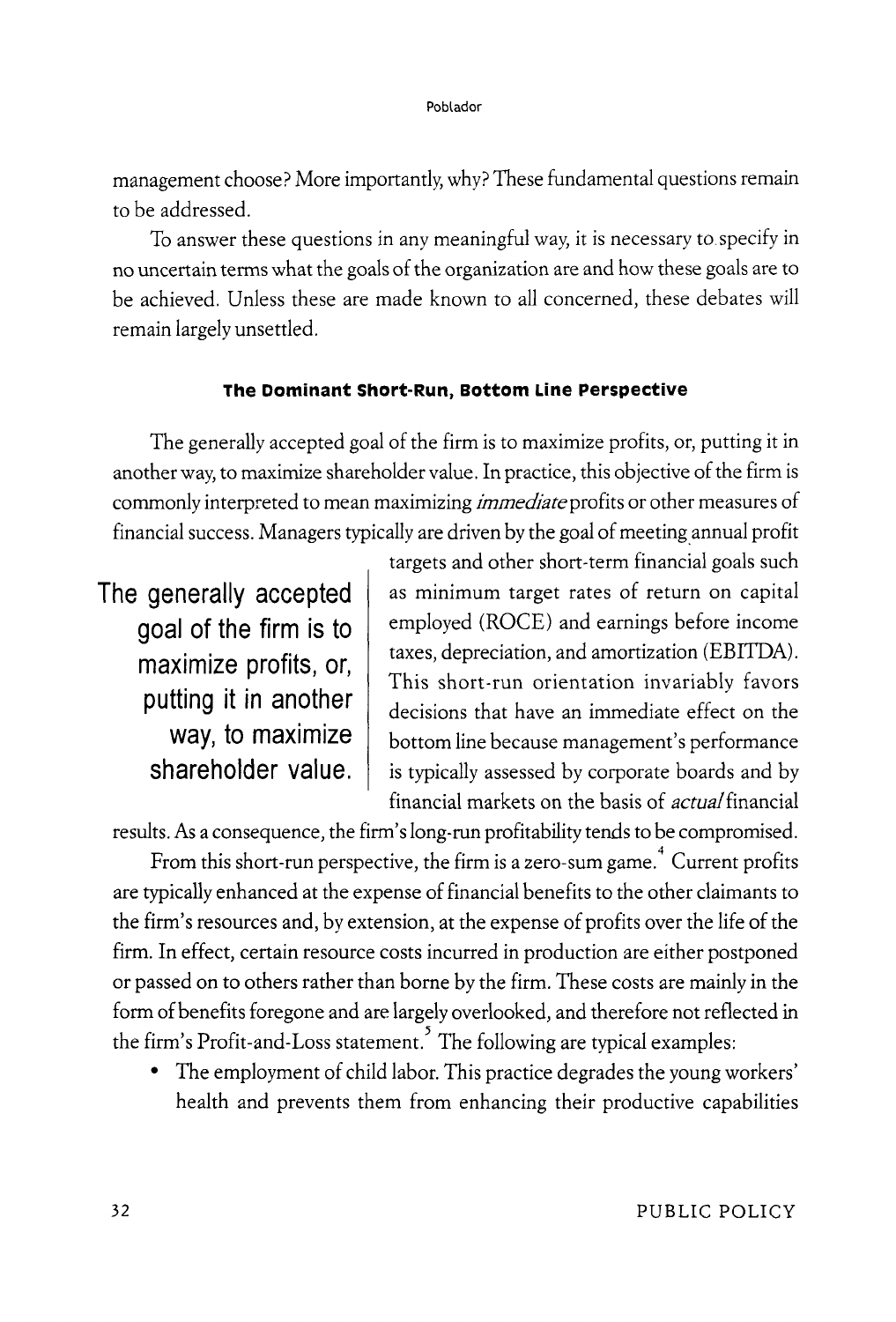through schooling and other forms of skills development. As a result, their future income-earning capability suffers.

- Efforts at seeking protection from imports. Many firms seek to preserve their markets by asking the government to impose tariff protection from cheaper imports. As a result of this very common form of rent-seeking behavior, consumers are forced to pay more for the products which they could have otherwise acquired at lower prices.
- Destroying the environment with toxic wastes and effluents. By causing harm to the environment, society's future productive capability is diminished. In effect, society pays for part of the firm's cost of production.
- Short-changing the customer by offering products of lesser quality than expected.

From this short-run perspective, the optimum solution is one where the usual marginal conditions for maximum profits are achieved. Here, any choice that enhances profits are, in a rather perverted sense, "rational." However, from a purely utilitarian point of view, "these acts are patently unethical because the decision-makers create value for their shareholders - and indirectly, for themselves - at the expense of other stakeholders. Their gain is somebody else's loss. $\vec{\phantom{a}}$ 

Deception and opportunism on the part of decision-makers pose special moral problems. Due to information asymmetries and our natural inclination to take undue advantage of others, any party to a transaction may, through devious and deliberate means, exaggerate the value received by the other party. In most cases, the value of the product or service is overstated either by providing false information about the product, or by concealing the dangers and costs associated with its consumption. The production and sale of cigarettes and dangerous drugs are cases in point. In transactions of this nature, both the buyer and the seller perceives enhanced value for herself, the magnitude of which depending on the agreed price. Even while these transactions are voluntary in nature, they are no less reprehensible because one party ultimately gains at the expense of the other.

Among the more gruesome examples of unethical behavior are those perpetrated against society. These are especially prevalent in countries where social institutions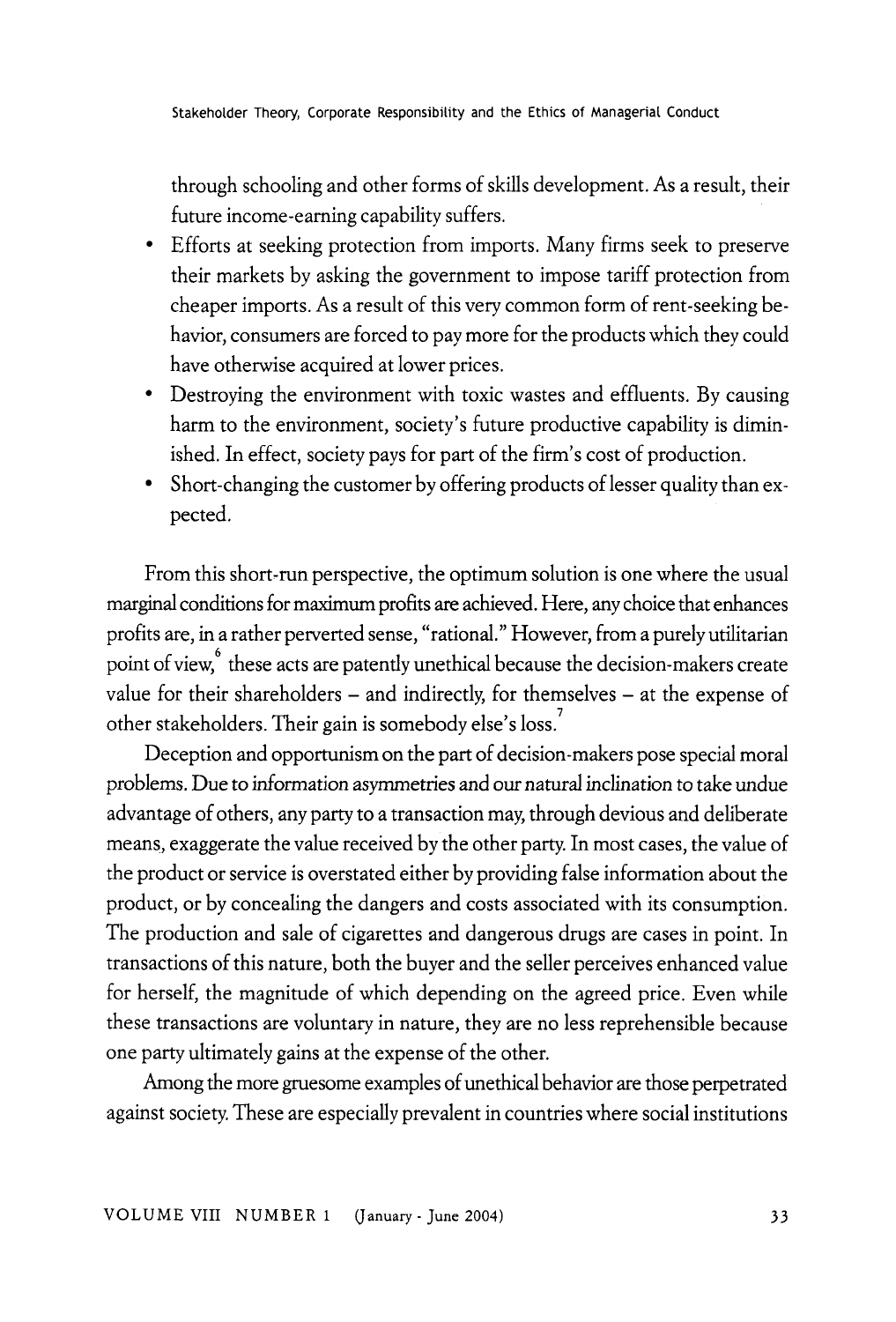intended to protect public property rights are either absent or relatively undeveloped. Damage done now to the environment reduces society's ability to sustain itself and to produce value for future generations. These are true economic costs that industrial polluters, urban developers, illegal loggers, and dynamite fishers fail to factor into

their cost calculations. These miscreants ply their trade with full knowledge of the damage done to society, and their acts are patently unethical by our definition.<sup>8</sup>

Deliberate attempts at artificially inflating the value of corporate stocks by overstating revenues or understating costs through various accounting sleight of hands are yet another example of corporate mischief.<sup>9</sup>

**Among the more gruesome examples of unethical behavior are those perpetrated against society. These are especially prevalent in countries where social institutions intended to protect public property rights are either absent or relatively undeveloped.** 

In transactions that involve

deception or misrepresentation, the use of reasonably efficient contracts, explicit or otherwise, serve to minimize- if not totally eliminate- the potential damage to the aggrieved parties. Moreover, in repeated transactions, learning will insure that any damage suffered by either party will ultimately disappear.

# **The Long-Run, strategic Perspective**

An alternative interpretation of the profit-maximization objective takes a longrun, strategic view. Here, addressing the concerns of *all* stakeholders in the firm is deemed to be good for the business, and shareholder value is maximized by creating value for others. This interpretation of the profit-maximization goal is frequently referred to as the "Stakeholder Theory of the Firm."

As currently articulated and interpreted, stakeholder theory prescribes that managers should be concerned with the economic interests of all groups that have a legitimate claim on the firm's resources and output.  $^{\rm 10}$  This alternative framework has been gaining more and more adherents in recent years. Indeed, it serves as the main rationale for current thinking on corporate governance.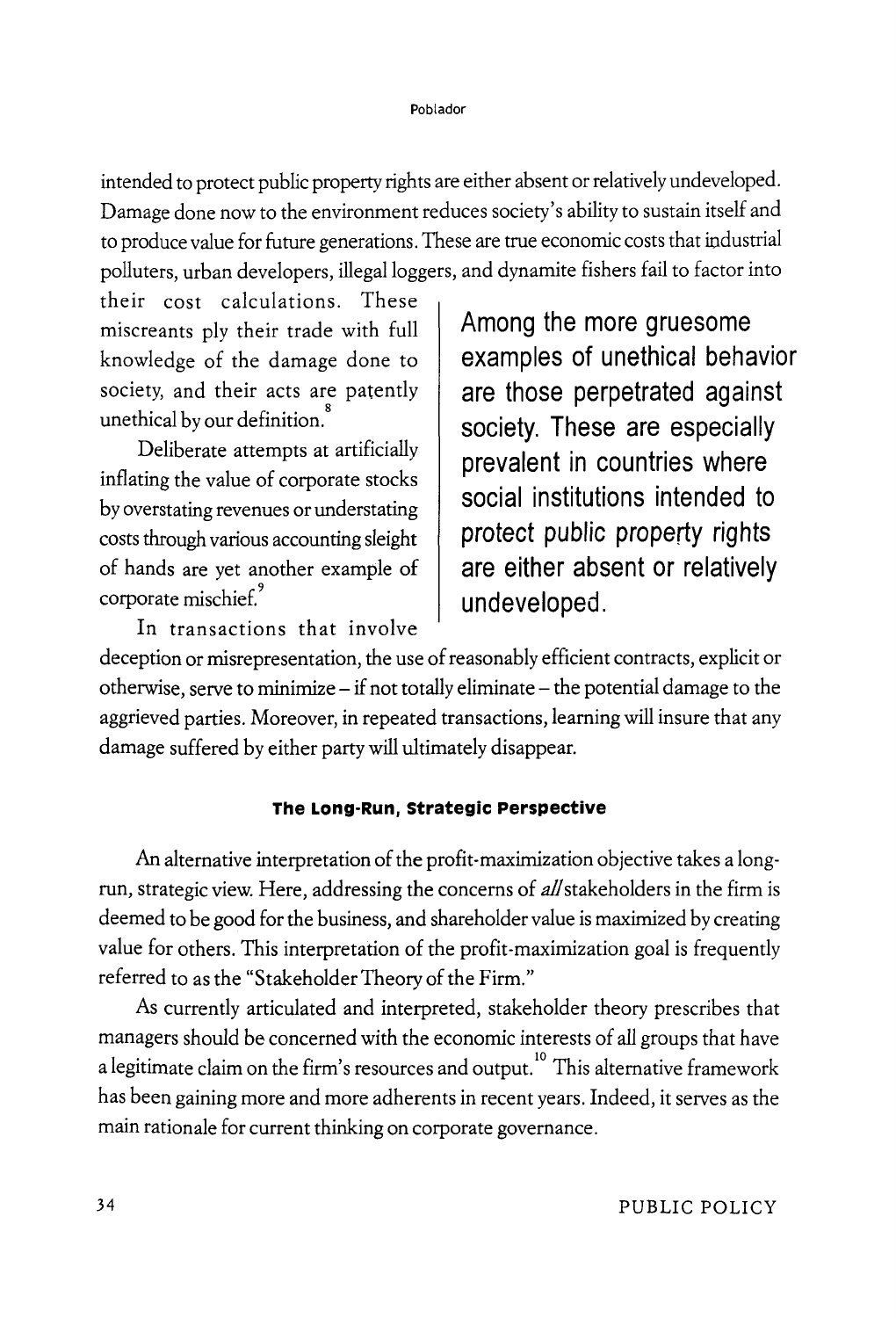From this long-run perspective, shareholder value  $V_s$  is made to depend on the value created for all other stakeholders, *Vj.* Symbolically, we have

$$
V_s = f(V_i)
$$
, i = 1,2,3,... n

The value of  $V_i$  that maximizes shareholder value is that which satisfies the condition

$$
\partial V_s / \partial V_i = 0
$$
 for all i

This implies that the firm will provide additional economic value for any stakeholder i for as long as this will result in a net increase in shareholder value. Under the usual concavity assumption, this further implies that at optimum, the economic value enjoyed by each stakeholder other than the owners of the firm, and certainly that of all stakeholders taken together, is less than maximized.

In practice, there are a number of typical corporate strategies that are in keeping with this doctrine<sup> $11$ </sup>:

• So-called customer-focused corporate strategies. These include wide-ranging options such as product/service quality improvement and post -sale customer care. These measures are intended to develop and retain a steadily

increasing pool of loyal customers. In this way, certain types of transaction costs are averted, such as those relating to market development, credit collection, and the handling of customer complaints.

• Measures intended to enhance worker productivity through

**... stakeholder theory prescribes that managers should be concerned with the economic interests of all groups that have a legitimate claim on the firm's resources and output.** 

efforts at improving working conditions and various types of profit -sharing arrangements. In addition to enhancing productivity, these policies develop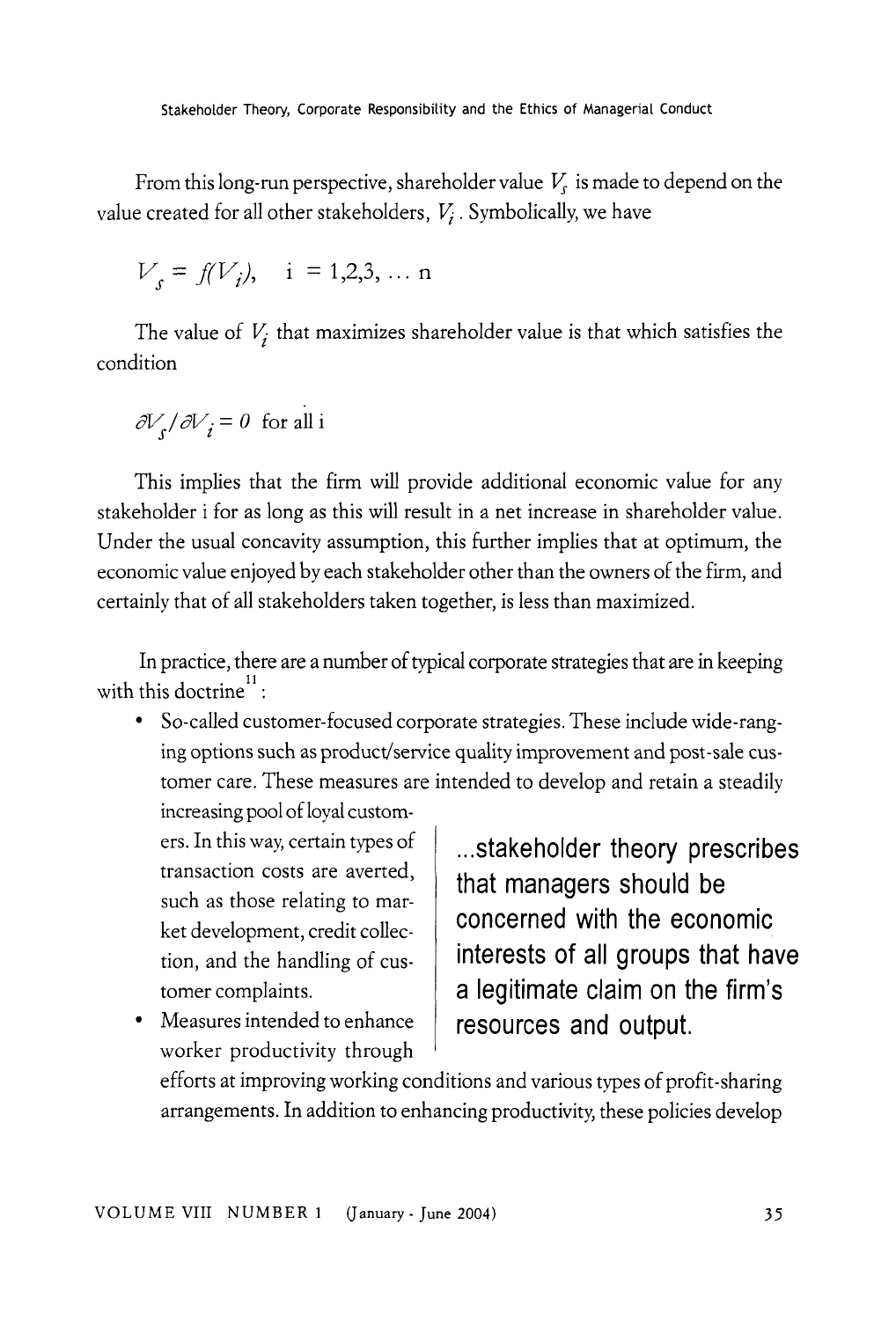in the workers a stronger sense of responsibility and loyalty to the organization and thus reduce certain types of agency costs, notably those associated with monitoring and control.

• Environment-friendly policies and various forms of corporate philanthropy. Far from being truly altruistic acts, these measure are intended to enhance the firm's corporate image and ultimately to reduce influence costs in its dealings with government regulators, cause-oriented groups and other concerned elements in the community.<sup>12</sup> These measures also catch the attention of customers who increasingly favor establishments with a positive public image.

From this stakeholder perspective, corporate strategies create value for shareholders by creating value for all other stakeholders, and not at their expense.

It bears stressing that this model of the firm is not a *stakeholder* value maximization model but a *shareholder* value maximization model. Its ultimate aim is profit maximization, but it takes a long run, strategic view of enterprise management. Nonetheless, it serves the useful purpose of providing corporate managers with a practical set of guidelines for making choices that are rational and at the same time  $-$  at least in a limited sense  $-$  ethical.

# **Enlightened Value Maximization**

Yet another version of stakeholder theory is one that posits that the firm should maximize value for *all* stakeholders taken together. Here, the firm is perceived as seeking to maximize - or at least enhance - its total economic value added (EVA).

On closer examination, however, this interpretation of stakeholder theory as currently articulated may turn out to be more of a catchy phraseology than a true theory. To begin with, it has no concept of equilibrium. But more seriously for the practicing manager, *it provides no rational basis for choice.* 

As currently expounded, stakeholder theory is flawed for a number of reasons.  $^{\rm 13}$ By not specifying the objective function of the firm in terms of a single maximand, stakeholder theory fails to provide a basis for rational choice. While the concern for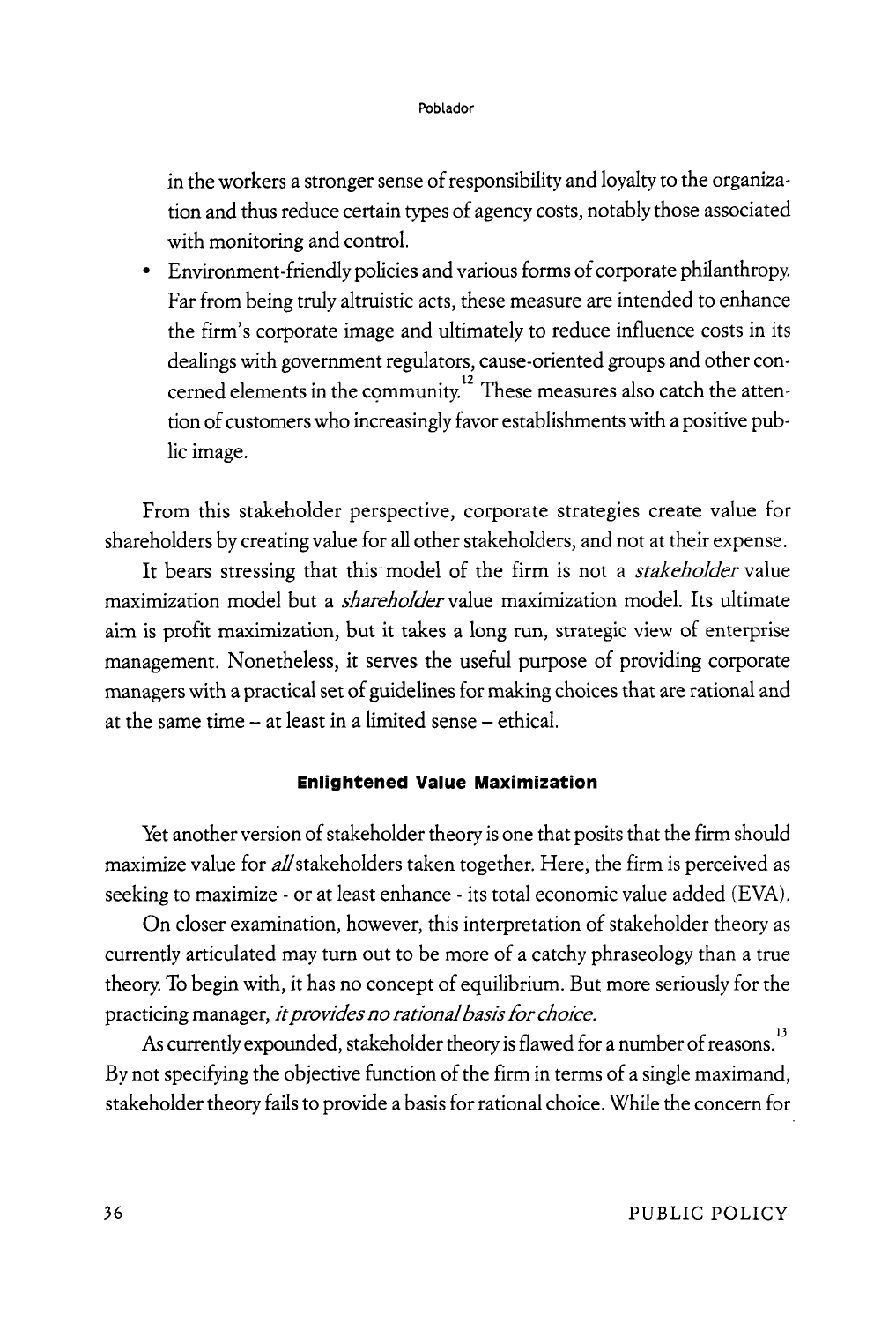the total economic wellbeing of all stakeholders in the enterprise is well taken, the theory fails to give any meaningful criterion for establishing tradeoffs among potentially conflicting stakeholder interests. Thus, corporate decision-makers are unable to determine whether one acceptable course of action is to be preferred over another.

As a consequence, managers have to be empowered to exercise discretion, subject only to *incompletely specified* constraints. Managers are therefore able to maneuver within their specified areas of accountability and can divert corporate resources in pursuit of their own interests and those of preferred others (Jensen and

Meckling 1976; Hoenack 1983). This situation enhances the firm's agency costs— those that are intended to put such resource diversion in check.

In addition, stakeholder theory as formulated in this manner unnecessarily politicizes the corporation by sharply drawing the boundaries between the interests of one group of stakeholders against those of another.

Thus, a zero-sum situation re-emerges and

**From this stakeholder perspective, corporate strategies create value for shareholders by creating value for all other stakeholders, and not at their expense.** 

the various stakeholders are put in a confrontational relationship vis-a-vis one another. Lost is the idea that their interests are mutually interrelated.

To move out of this dilemma, we have to push the level of analysis one step further. This, however, would require a quantum theoretical leap: It requires a complete reformulation of the decision-maker's utility function.

In his seminal paper on the topic, Jensen introduces the concept of Enlightened Value Maximization (EVM) and develops a model of the firm that evolves around this concept (Jensen 2001). The model is essentially identical to the wealthmaximization framework, except that here, the decision-maker *endogenizes* the economic interests of all stakeholders and factors these into her utility function.<sup>14</sup> In this way, tradeoffs (marginal rates of substitution) between the economic interests of the different stakeholders in the firm are established, and it becomes theoretically

possible to find a unique solution to the value-maximization problem. 15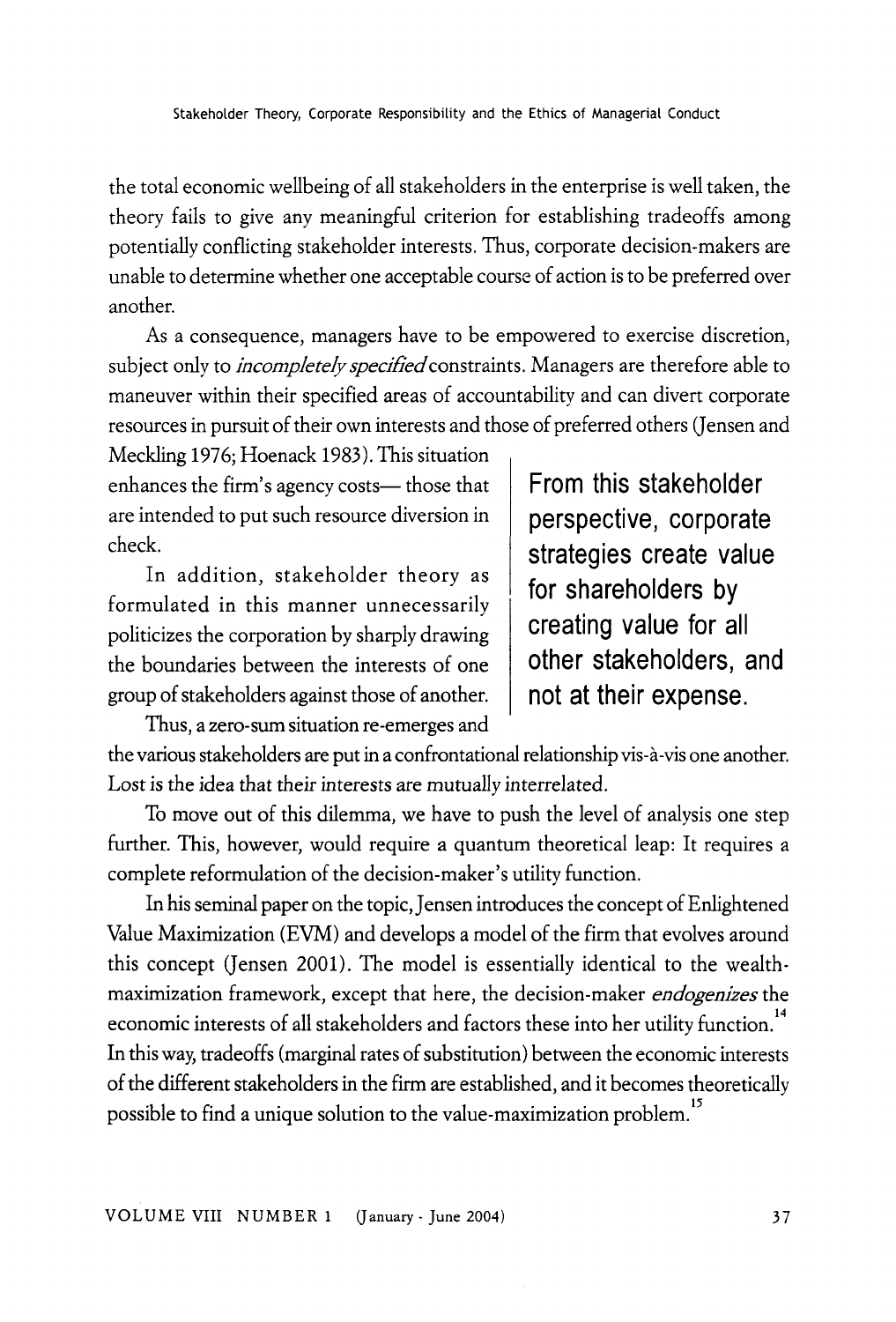However, because we are all "boundedly rational<sup>16</sup>, optimality in practice is a will-o'-the-wisp, and one can only hope to move heuristically from the current position to a preferred one. Here, decision making is viewed as an adaptive process rather than as a calculative one. Instead of viewing the firm as a value maximizer (i.e., seeking the optimal position), it may be viewed as a value enhancer. By this guideline, a decision is rational if it is expected to yield a net increase in economic value, regardless of who benefits from it. The issue we raised earlier is one of how this added value is to be allocated among the firm's various stakeholders.

In this version of the value-maximization model, the firm is not a zero-sum game, and organizational choices may yield either win-win or win-lose results. Here, a rational act may be ethical, by our definition, even if one stakeholder gains at the expense of another.

In handling issues of this nature, the enlightened manager must weigh the benefits enjoyed by one stakeholder against the loss experienced by another, should there be any. A couple of hypothetical examples will serve to illustrate our point. Take a firm that is forced to retrench operations by reducing its workforce as part of a costcutting exercise. The resulting additional short-term profits (or decline in shortterm losses) experienced by the firm must be weighed against the decline in economic value that the laid off workers will endure. If it can be shown that the benefits to the firm and to other stakeholders exceed the losses suffered by the workers who will lose their jobs, then the act is both rational and, ironically, ethical as well. In practice, many progressive firms go out of their way to extend various forms of financial assistance to laid off workers in order to lessen their anguish from losing their jobs. To continue employing these workers even at a net loss in economic value would lead to even greater suffering on the part of all stakeholders.

Investments that result in severe damage to the environment are, by their very nature, reprehensible. However, if the decision to engage in an activity that degrades the environment can be shown to yield benefits to the firm and to its other stakeholders that outweigh the resulting decline in society's future economic output, the decision is acceptable on both rational and ethical grounds.

By this criterion, even the gruesome act of employing child labor, under certain circumstances, may both be rational and ethical at the same time.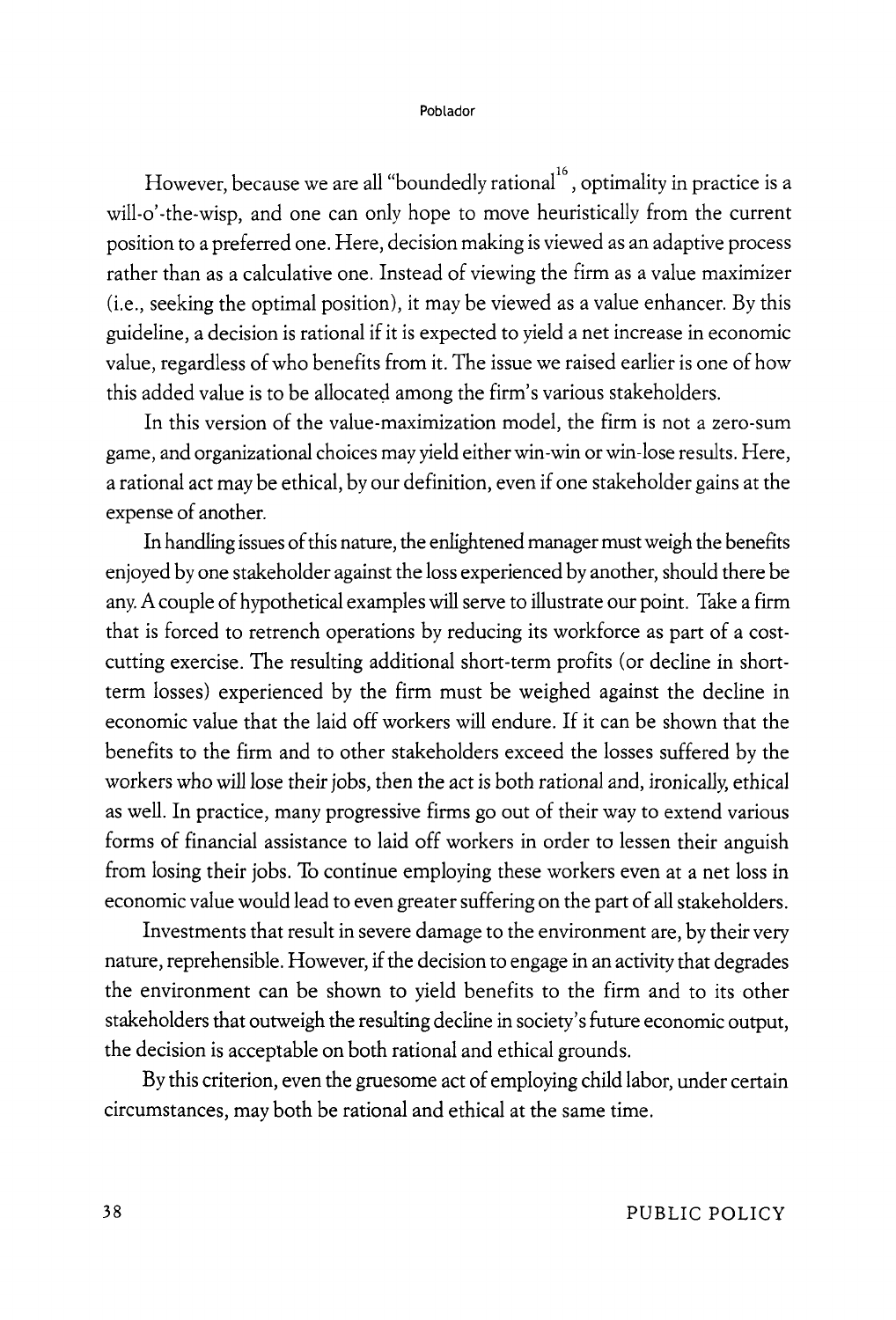The same principles apply in dealing with the conflicting interests among individuals within a particular stakeholder group. For example, decisions made by executives of publicly held corporations typically favor certain investor groups more than others. This is especially true in countries with relatively undeveloped capital markets and where prominent families and the government are the dominant investor groups.<sup>17</sup> Company officials tend to curry favor on these dominant investors who, through whose elected boards of directors, are the ones responsible for recruiting and rewarding them.

## **Implications of EVM on the capital and Coods Markets**

The EVM framework runs counter to the dynamics of capital markets and the process by which firms- and by extension, corporate managers- are evaluated.

The market value of an enterprise and its shares of stock are typically determined by the market's assessment of the firm's net cash flows over the relevant time horizon. Quite typically, the market places great weight on the results of current operations. Moreover, what is evaluated by the market is the net returns accruing to the firm's shareholders. The capital market is indifferent to the value that the firm creates (or destroys) for its many other stakeholders.

Considering that managers are motivated mainly by how their efforts are rewarded by their employers, it is only to be expected that corporate managers will direct their energies towards satisfying their employers' interests. This serves as a severely restricting constraint even on the most enlightened of managers who genuinely seek to create value for all stakeholders.

Then again, by failing to address the economic interests of all stakeholders, some firms stand to lose the patronage of consumers and investors who are concerned with social, ethical and environmental issues. Due to increasing consumer and investor activism, errant business firms are bound to lose their competitiveness and may therefore suffer financial setbacks that will adversely affect the capital market's assessment of their market value.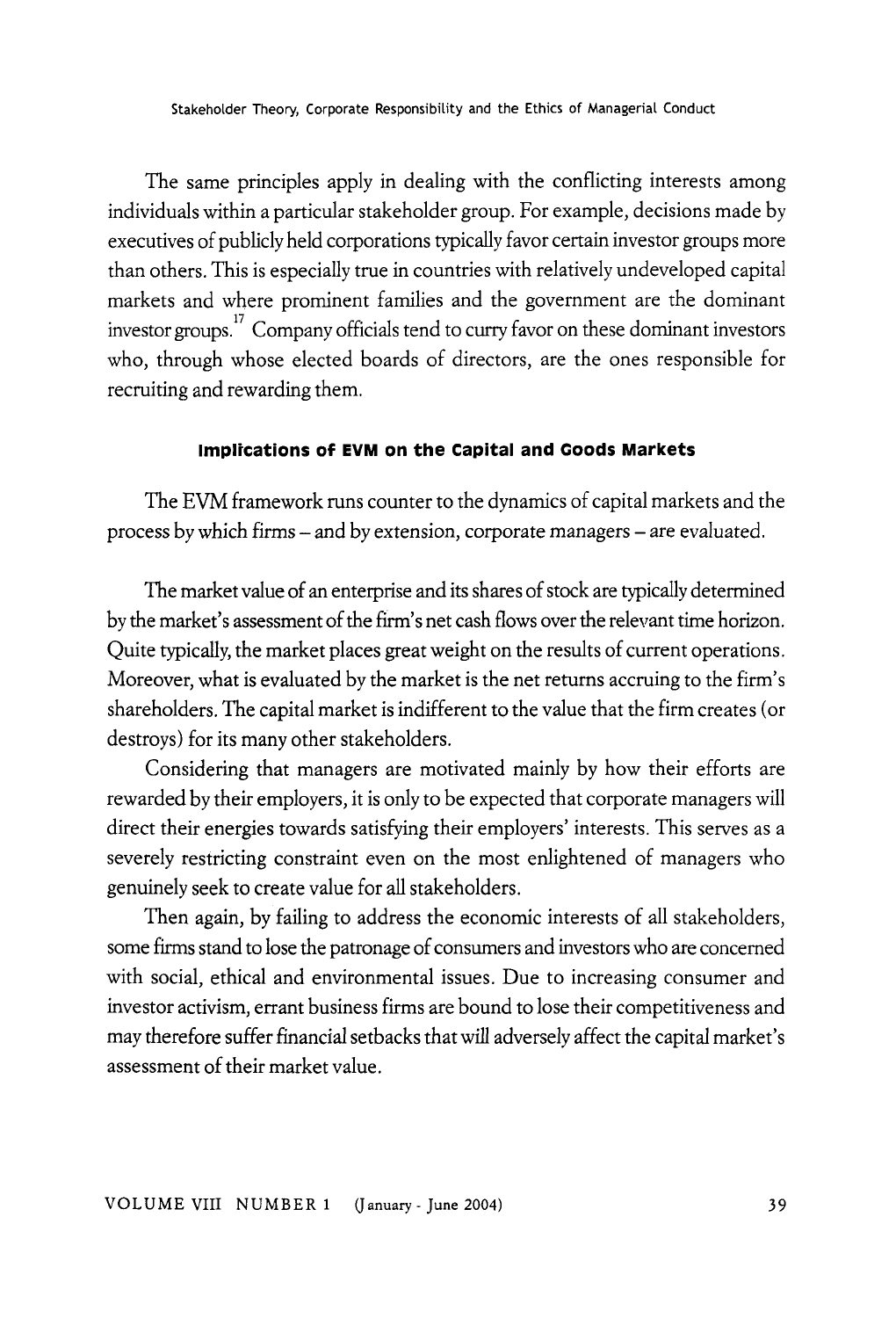It is clear that alongside the need to develop enlightened, value-maximizing managers, EVM also requires investors and customers who favor enterprises that look after the concerns of their workers, their customers, and the communities in which they operate. Enlightened managers, enlightened investors, and enlightened customers are a requisite for economic value maximization to become the basis for corporate decision making and governance.

However, for as long as the values and motivations of economic actors remain as they are, we must continue to rely on theories of the firm premised on selfseeking behavior as the basis for rational managerial choice. The only important qualification that we make is that managers focus on the attainment of long-run strategic goals rather than on immediate financial gratification. This implies that the interests of workers, customers and of the community must be addressed by business managers if they are to maximize the wealth of their employers.

### **Endnotes**

- 1 This is another way of saying that externalities should be factored into the firm's private cost and benefit calculations. 'fraditionally, externalities have been considered to be the responsibility of government. However, public-sector institutions have serious governance problems of their own and have proven themselves to be highly unreliable in carrying out their mandated tasks. See Poblador (2003).
- *2* Soule (2002) has noted ruefully that current discussions on business ethics "have not translated into ... successes in terms of influence on managerial practice."
- 3 Clarkson ( 1995) makes a distinction between ethical issues relating to a particular firm and its primary stakeholders and those pertaining to the relationship between the business community and society as a whole. Our position is that this distinction is at best tenuous since the underlying economic concepts are essentially the same. We hold that the wellbeing of society and of "secondary" stakeholders should be as much the concern of firms, individually and collectively, as the interests of primary stakeholders. These diverse interests are, after all, intimately interrelated.
- 4 Here, the various stakeholders in the firm are in a confrontational relationship vis-a-vis one another, and the likely result is known as a Nash equilibrium.
- 5 These economic costs (and benefits) are largely in the form of external diseconomies (economies) and are therefore not factored into the firm's internal cost/benefit calculations.
- 6 A strictly utilitarian or materialistic view is taken here as it vastly simplifies the problem of ethics in managerial decision making. Questions of human compassion, truth, equity and fairness in all forms of human interaction, while certainly not unimportant, only serve to unnecessarily becloud what we consider to be the basic issues.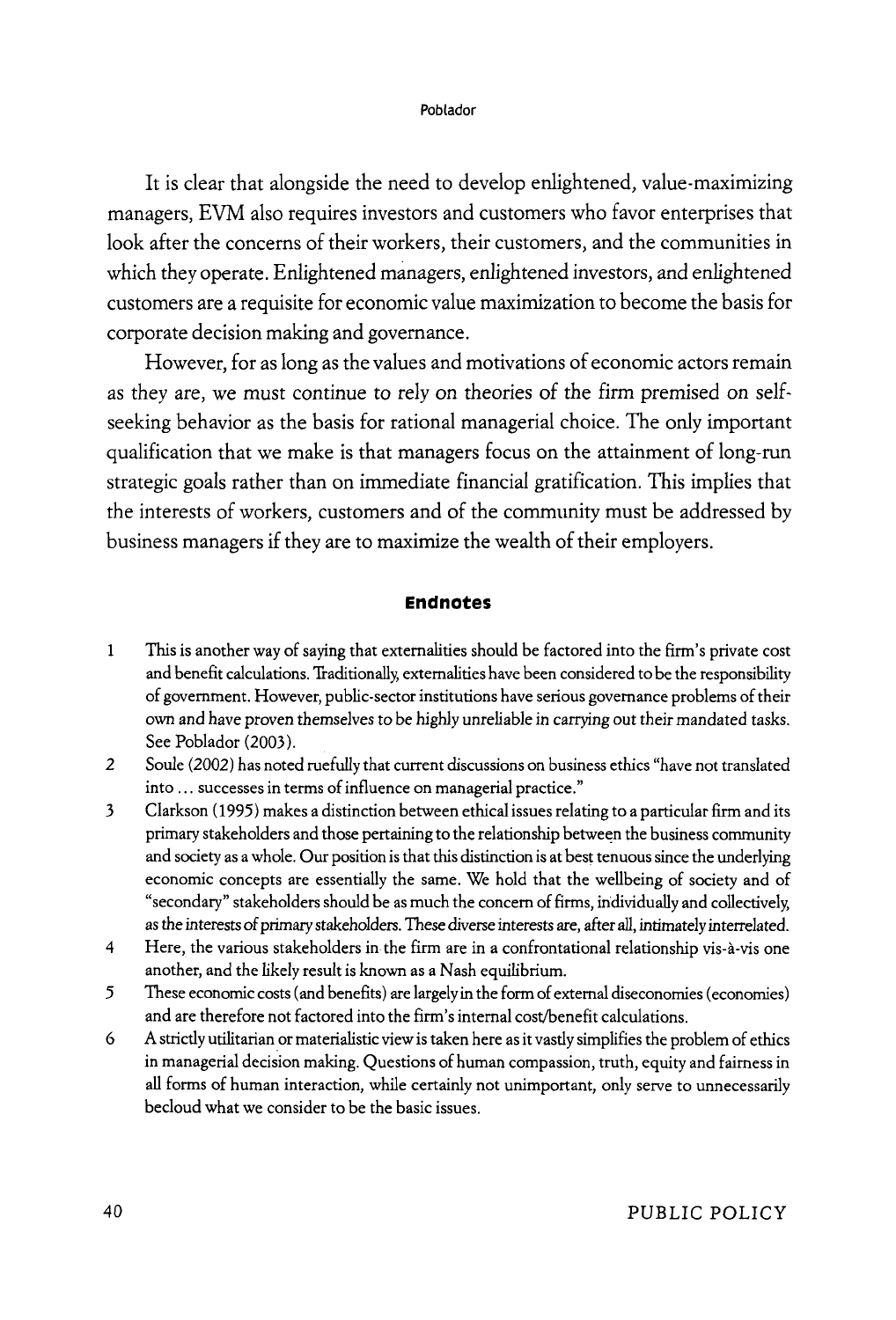- 7 Unethical behavior among managers includes the diversion of the firm's resources for their own personal use and benefit. See Jensen and Meckling (1976) and Hoenack (1983).
- 8 We must qualify our definition of unethical acts. Choices that are harmful to others are not unethical if done unintentionally or without the knowledge of their harmful consequences.
- 9 For an account of how AOL Time Warner created "revenue" out of thin air, see Loomis (2003 ).
- 10 For a discussion of alternative perspectives on stakeholder theory, see Donaldson and Preston (1995).
- 11 These strategies create intangible assets for the firm. These assets include the firm's network of dependable suppliers, its loyal customers, and highly satisfied and productive workers. These assets are typically not reflected in the firm's balance sheet, but nonetheless enhance the firm's competitiveness and long-run sustainability. See Kaplan and Norton (2001 ).
- 12 Corporate involvement in social issues and corporate philanthropy are especially prevalent among corporations with very high ownership concentration, such as family-owned companies that are dominant in the Philippines. Georgen and Renneboog (2002) point out that the major reason for this is that such shareholders are highly visible and may easily become targets of activists if they do not actively pursue socially responsible policies.
- 13 See Jensen (2001 ). This view stands in stark contrast with the dominant profit-maximization concept of the firm. For alternative perspectives of value maximization, see Moran ( 1999) and McCann (2000).
- 14 For an interesting discussion of the need to reformulate the objective functions of firms and individuals, see Ben-Ner and Putterman (2000).
- 15 In our simplified version of the EVM model, the total value created by the firm is a function of decision variables  $x_i$ :

 $V = f(x_i), i = 1, 2, 3, \ldots, n$  (1)

Vis distributed in its entirety among the firms stakeholders,

$$
V = \Sigma v_{i} = 1, 2, 3, ..., m
$$
 (2)

The firm's decision maker seeks to maximize V by setting  $\partial V/\partial x_i = 0$ , and allocates this among the firm's stakeholders in such a way as to maximize his/her utility function  $U=U(v_i)$ 

$$
(\mathbf{3})
$$

In the simplest case where  $j = 2$ , optimality is achieved where

 $\partial U/\partial v_1 = \partial U/\partial v_2$  (4)

In our interpretation of the EVM model, enlightenment is a matter of degree, and the relevant stakeholders may include, at one extreme, only those select few with whom the decision maker has a close affinity, or, at the other extreme, the countless, faceless individuals whom he or she has chosen to empathize with. At the limit, the enlightened decision-maker's concern may extend to the whole of humanity and for all time!

- 16 The notion of bounded rationality is attributed to Herbert Simon (1957).
- 17 See Saldana (2001)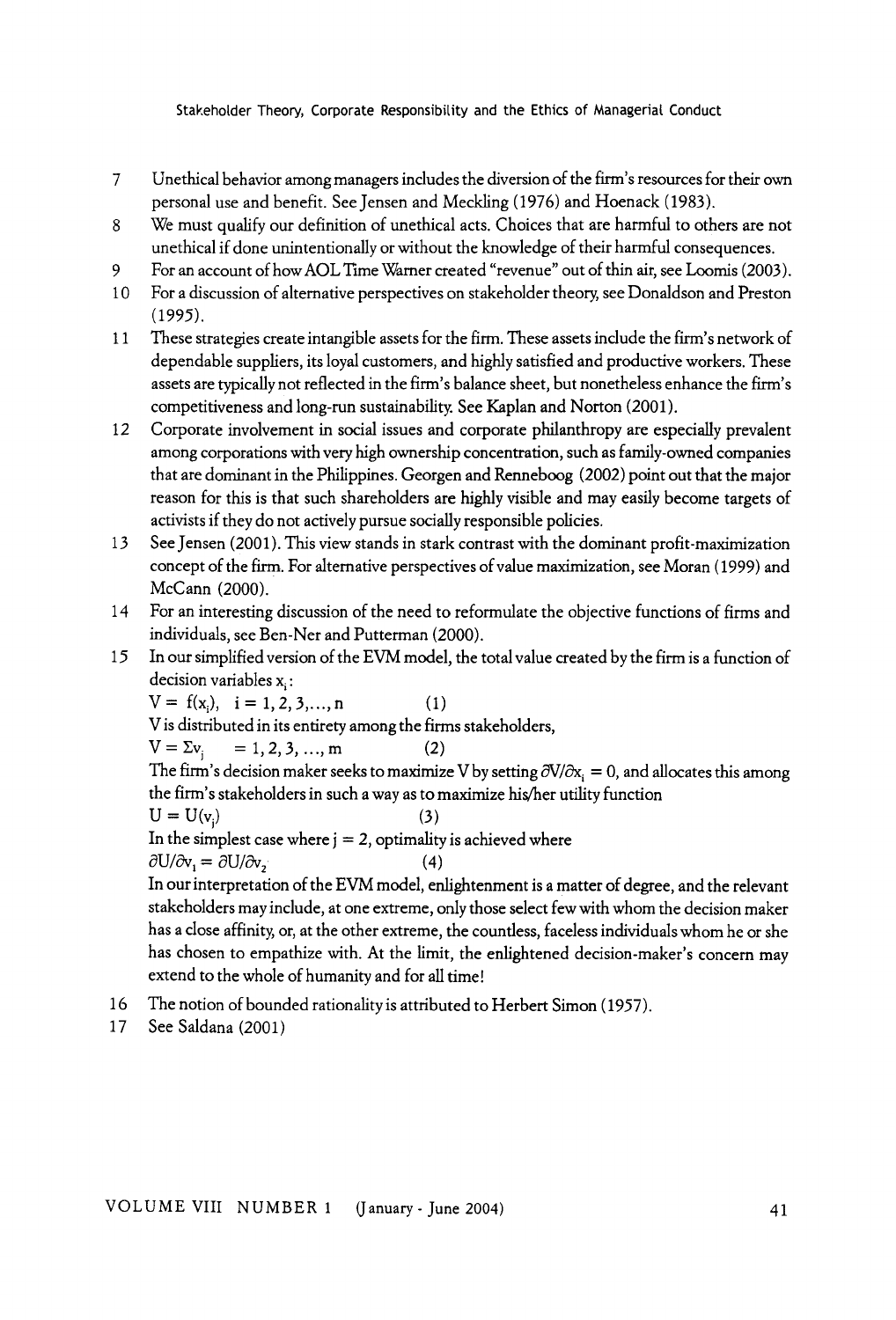## **Bibliography**

- Ben-ner, Avner and Louis Putterman, eds., *Economics, Values, and Organization*  (New York: Cambridge U. Press, 2000)
- Clarkson, Max B. E., ''A Stakeholder Framework for Analyzing and Evaluating Corporate Social Performance," *Acad of Management Rev.* (20:1: 1995), pp.  $92 - 117$
- Cohen, Stephen and Gavin Boyd, eds., *Corporate Governance and Globalization: Long Range Planning Issues* (Cheltenham, U.K.: Edward Elgar, 2000)
- Donaldson, Thomas and Lee E. Preston, "The Stakeholder Theory of the Corporation," *Acad of Management Rev.,* (20:1: 1995), pp. 65-91

and Thomas W. Dunfee, "Toward a Unified Conception of Business Ethics: Integrative Social Contracts Theory," *Acad of Management Rev.,* (19:2, 1994), pp. 252 -284

- Friedman, Milton, *Capitalism and Freedom* (Chicago: Univ. of Chicago Press, 1962)
- Georgen, Marc and Luc Renneboog, "The Social Responsibility of Major Shareholders," Institute for International Corporate Governance and Accountability, Law School, The George Washington University (December 2002)
- Ghosal, Sumantra, Christopher A. Bartlett, and Peter Moran, ''A New Manifesto for Management," *Sloan Management Rev.,* (Spring, 1999), pp. 9-20
- Hoenack, Stephen A., *Economic Behavior within Organizations* (London: Cambridge Univ. Press, 1983)
- Jensen, Michael C., ''Value Maximization, Stakeholder Theory, and the Corporate Objective Function," *four. of Applied Corporate Finance* ( 14:3, 2001), pp. 8- 21

and William H. Meckling, "Theory of the Firm: Managerial Behavior, Agency Costs, and Ownership Structure," *four. of Financial Economics* (3 :4, 1976), pp.  $305 - 360$ 

Kaplan, RobertS. and David P. Norton, *The Strategy-Focused Organization: How Balanced Scorecard Companies Thrive in the New Business Environment*  (Boston, Mass.: Harvard Business School Press, 2001)